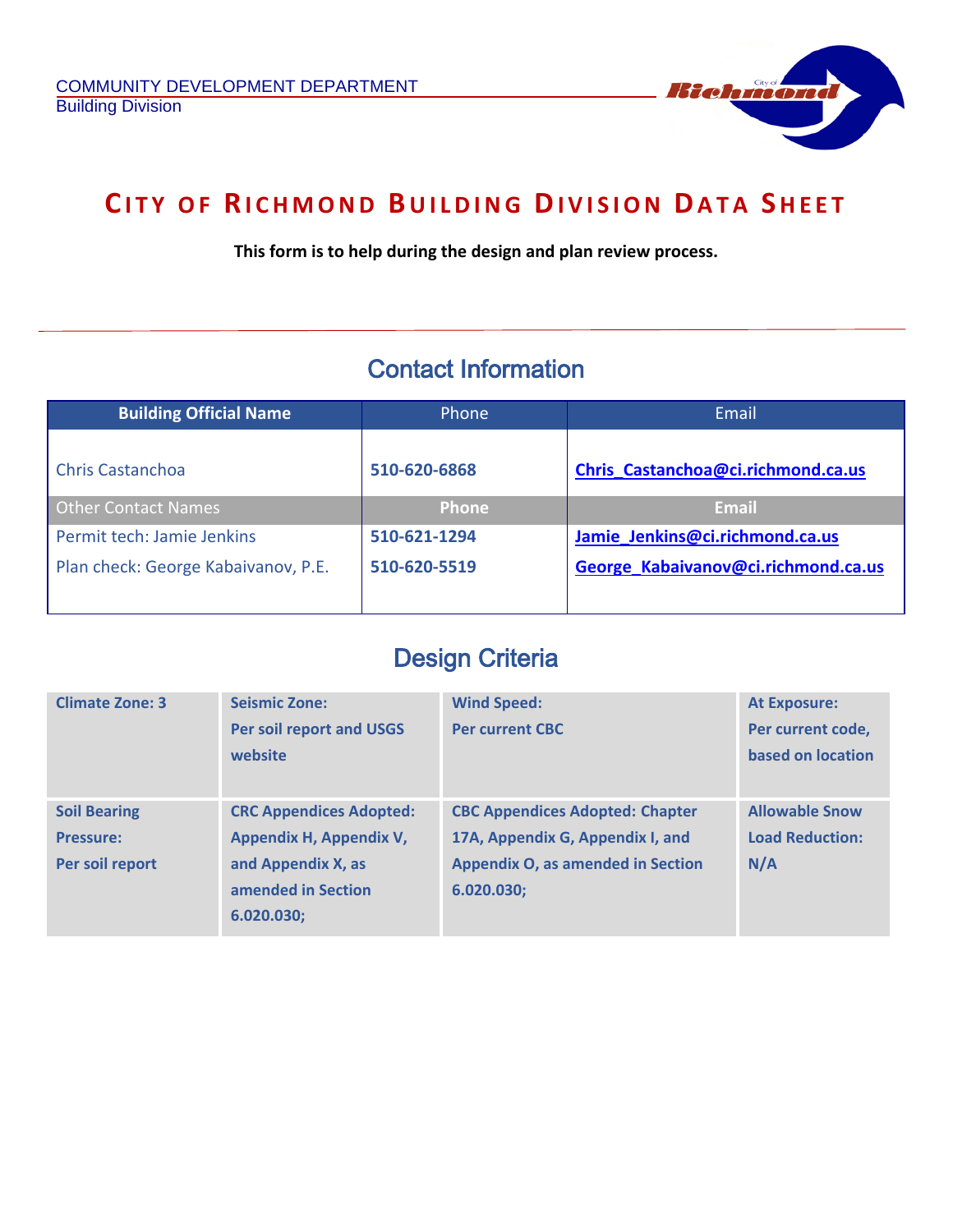## Other Information

| <b>Other Special Requirements:</b>                                                                                                            | Energy-Reach-Code https://www.ci.richmond.ca.us/3951/Energy-Reach-Code<br>RMC 6.02.030 - Amendments, additions, and deletions.                                                                                                                                                                                                                                                                                                                                                                                                                           |
|-----------------------------------------------------------------------------------------------------------------------------------------------|----------------------------------------------------------------------------------------------------------------------------------------------------------------------------------------------------------------------------------------------------------------------------------------------------------------------------------------------------------------------------------------------------------------------------------------------------------------------------------------------------------------------------------------------------------|
| <b>Applicants Submitting Directly to</b><br>3 <sup>rd</sup> party plan reviewer: Yes or<br>No?<br>Any special requirements please<br>comment: | Initial submittal - always to the city<br>Responses to plan check comments may go directly to the 3 <sup>rd</sup> party plan<br>reviewer. If submitted directly, the review company to communicate the<br>updates to the City as they come.                                                                                                                                                                                                                                                                                                              |
| <b>Redlines Allowed: Yes or No</b><br>Please list conditions if any                                                                           | Only conditions of approval with code sections referenced                                                                                                                                                                                                                                                                                                                                                                                                                                                                                                |
| Soils Reports Requirements and<br>policies:                                                                                                   | <b>Per CBC requirements</b>                                                                                                                                                                                                                                                                                                                                                                                                                                                                                                                              |
| <b>Fire Sprinkler Special</b><br>Requirements and triggers:                                                                                   | <b>Per CBC and Fire Marshal</b><br><b>Richmond amendment to Fire Code Section 903.2.8.2 Group R-3</b><br>Substantial Addition or Expansion. An automatic sprinkler system shall<br>be provided throughout all existing Group R-3 dwellings where a<br>substantial addition or expansion occurs, and the new total fire area of<br>the structure exceeds 3,600 square feet. RMC 8.16.040                                                                                                                                                                  |
| <b>Engineering Required for</b><br><b>Elevated Decks:</b>                                                                                     | <b>Yes</b>                                                                                                                                                                                                                                                                                                                                                                                                                                                                                                                                               |
| <b>Wildland Urban Interface (WUI)</b>                                                                                                         | <b>Refer to:</b><br>http://www.ci.richmond.ca.us/DocumentCenter/Home/View/416<br>and RMC Section 8.16.080 - Very high fire hazard severity zones<br><b>Check location with:</b><br><b>City of Richmond Geographic Information System Viewer</b><br>*make sure the Fire Severity Zone layer is enabled<br>If the project is located within a Very High Fire Hazard Severity Zone,<br>please show compliance with the requirements of wildfire exposure<br>protection at the appropriate locations on the plans per CRC R327 and<br><b>CBC Chapter 7a.</b> |